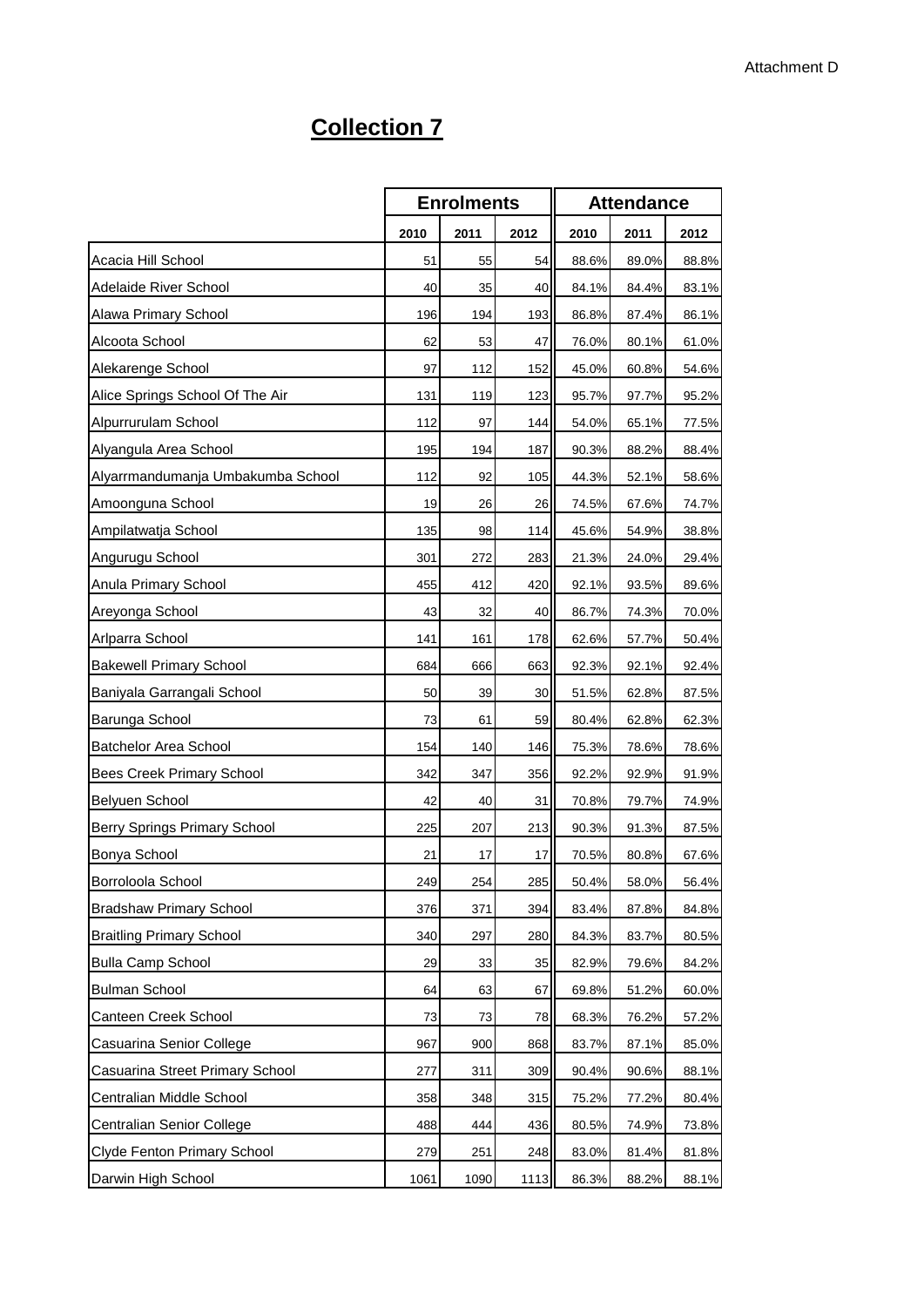|                                | <b>Enrolments</b> |      |      | <b>Attendance</b> |        |        |  |
|--------------------------------|-------------------|------|------|-------------------|--------|--------|--|
|                                | 2010              | 2011 | 2012 | 2010              | 2011   | 2012   |  |
| Darwin Middle School           | 601               | 619  | 661  | 86.0%             | 88.9%  | 90.3%  |  |
| Docker River School            | 53                | 52   | 38   | 55.4%             | 52.4%  | 51.5%  |  |
| Dripstone Middle School        | 627               | 627  | 630  | 86.1%             | 87.1%  | 89.4%  |  |
| <b>Driver Primary School</b>   | 488               | 460  | 486  | 92.4%             | 89.3%  | 90.4%  |  |
| Dundee Beach School            | 15                | np   | 12   | 75.7%             | np     | 87.5%  |  |
| Durack Primary School          | 421               | 375  | 393  | 93.0%             | 93.5%  | 93.8%  |  |
| <b>Elliott School</b>          | 85                | 78   | 74   | 82.7%             | 68.3%  | 63.2%  |  |
| Epenarra School                | 71                | 75   | 70   | 58.8%             | 57.2%  | 49.1%  |  |
| Finke School                   | 41                | 28   | 42   | 76.2%             | 55.5%  | 48.6%  |  |
| Gapuwiyak School               | 278               | 292  | 300  | 36.9%             | 46.2%  | 44.2%  |  |
| <b>Gillen Primary School</b>   | 284               | 297  | 310  | 82.5%             | 84.8%  | 84.4%  |  |
| Girraween Primary School       | 362               | 391  | 407  | 92.9%             | 92.1%  | 91.0%  |  |
| <b>Gray Primary School</b>     | 364               | 363  | 361  | 88.3%             | 85.9%  | 89.2%  |  |
| Gunbalanya School              | 289               | 301  | 233  | 55.4%             | 42.1%  | 50.4%  |  |
| <b>Haasts Bluff School</b>     | 35                | 27   | 41   | 65.0%             | 53.2%  | 77.6%  |  |
| Harts Range School             | 76                | 61   | 110  | 53.6%             | 51.6%  | 62.8%  |  |
| Henbury School                 | 77                | 76   | 79   | 90.3%             | 87.2%  | 90.5%  |  |
| Howard Springs Primary School  | 297               | 279  | 259  | 90.6%             | 91.0%  | 90.5%  |  |
| Humpty Doo Primary School      | 410               | 411  | 426  | 88.8%             | 89.6%  | 87.7%  |  |
| Imanpa School                  | 18                | 37   | 27   | 76.1%             | 53.3%  | 74.9%  |  |
| Jabiru Area School             | 293               | 269  | 294  | 78.0%             | 75.7%  | 75.0%  |  |
| Jilkminggan School             | 122               | 94   | 114  | 63.9%             | 63.3%  | 70.6%  |  |
| Jingili Primary School         | 314               | 323  | 333  | 90.0%             | 87.9%  | 90.2%  |  |
| Kalkaringi School              | 206               | 124  | 142  | 56.6%             | 66.2%  | 53.9%  |  |
| Karama Primary School          | 280               | 249  | 236  | 80.8%             | 85.4%  | 87.0%  |  |
| Katherine High School          | 505               | 527  | 577  | 77.2%             | 72.3%  | 71.4%  |  |
| Katherine School Of The Air    | 220               | 232  | 246  | 100.0%            | 100.0% | 100.0% |  |
| Katherine South Primary School | 333               | 339  | 383  | 85.1%             | 86.2%  | 87.0%  |  |
| Lajamanu School                | 185               | 185  | 218  | 38.6%             | 45.0%  | 51.1%  |  |
| Laramba School                 | 64                | 61   | 74   | 62.1%             | 63.1%  | 61.0%  |  |
| Larapinta Primary School       | 342               | 326  | 306  | 86.9%             | 87.6%  | 90.2%  |  |
| Larrakeyah Primary School      | 341               | 331  | 366  | 90.1%             | 90.2%  | 87.7%  |  |
| Leanyer Primary School         | 565               | 579  | 591  | 89.8%             | 90.4%  | 90.6%  |  |
| Ludmilla Primary School        | 140               | 120  | 126  | 82.5%             | 85.4%  | 86.8%  |  |
| MacFarlane Primary School      | 237               | 227  | 218  | 81.8%             | 77.0%  | 78.1%  |  |
| Malak Primary School           | 275               | 286  | 299  | 88.0%             | 86.8%  | 87.1%  |  |
| Mamaruni School                | 69                | 75   | 84   | 61.0%             | 75.1%  | 51.1%  |  |
| Maningrida School              | 678               | 610  | 569  | 33.8%             | 43.7%  | 56.0%  |  |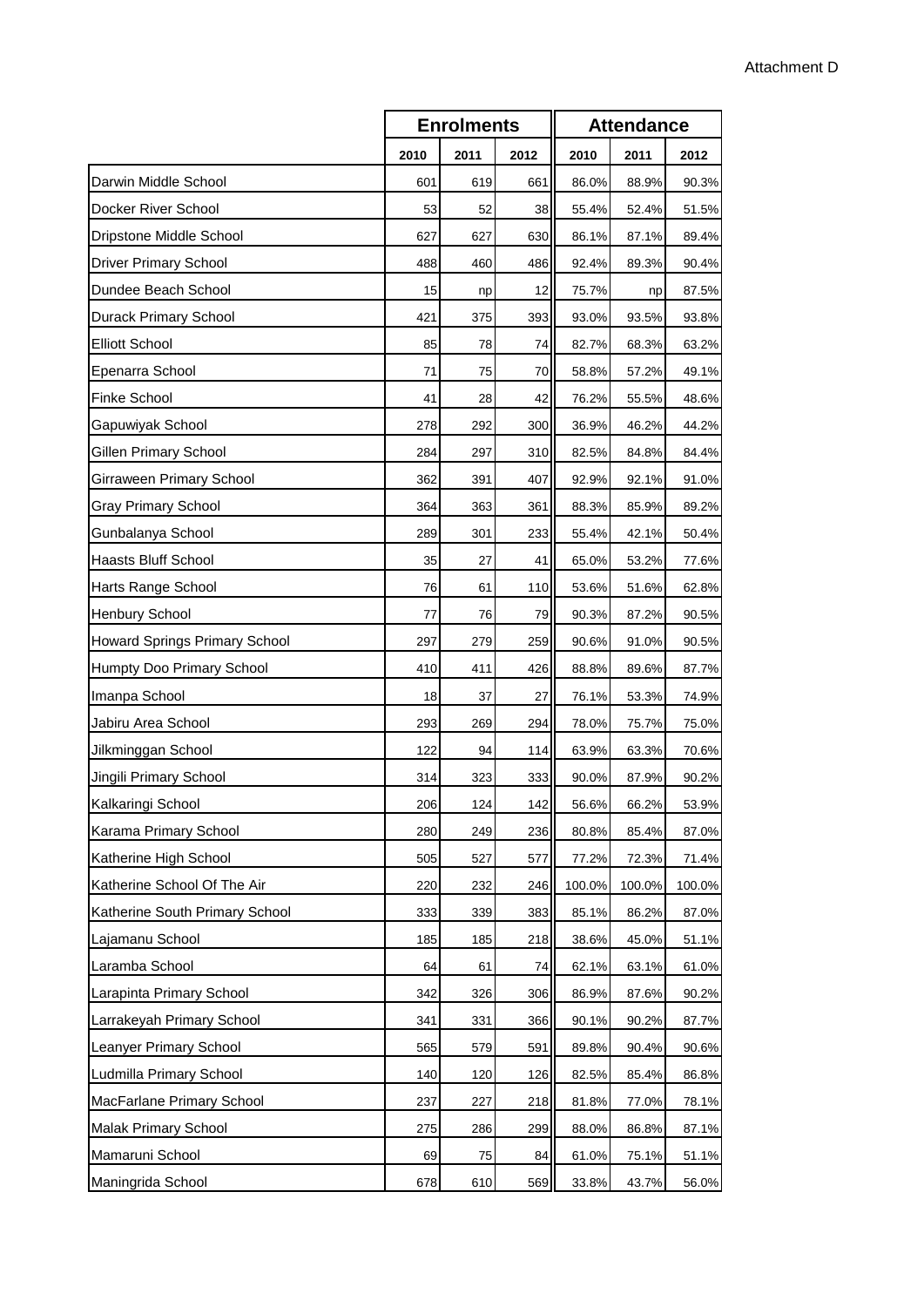|                                          | <b>Enrolments</b> |      |      | <b>Attendance</b> |        |        |
|------------------------------------------|-------------------|------|------|-------------------|--------|--------|
|                                          | 2010              | 2011 | 2012 | 2010              | 2011   | 2012   |
| Manunda Terrace Primary School           | 242               | 234  | 233  | 84.3%             | 87.3%  | 86.9%  |
| Manyallaluk School                       | 22                | 29   | 27   | 60.7%             | 90.3%  | 83.1%  |
| Mataranka School                         | 37                | 47   | 50   | 88.6%             | 92.3%  | 85.9%  |
| Middle Point School                      | 35                | 33   | 30   | 81.7%             | 82.8%  | 88.2%  |
| Milikapiti School                        | 81                | 77   | 78   | 77.3%             | 84.0%  | 82.8%  |
| Milingimbi School                        | 339               | 278  | 344  | 40.0%             | 50.6%  | 36.3%  |
| Millner Primary School                   | 264               | 234  | 246  | 80.8%             | 86.3%  | 84.3%  |
| Milyakburra School                       | 37                | 45   | 42   | 66.8%             | 75.1%  | 77.0%  |
| Minyerri School                          | 196               | 166  | 179  | 82.7%             | 82.6%  | 68.4%  |
| Moil Primary School                      | 332               | 328  | 338  | 91.5%             | 90.3%  | 90.4%  |
| Moulden Primary School                   | 443               | 457  | 433  | 81.7%             | 85.6%  | 85.2%  |
| Mount Allan School                       | 55                | 58   | 79   | 74.4%             | 56.3%  | 56.5%  |
| Mulga Bore School                        | 23                | 25   | 25   | 53.9%             | 30.3%  | 52.4%  |
| Murray Downs School                      | 31                | 30   | 37   | 78.5%             | 73.1%  | 85.8%  |
| Mutitjulu School                         | 29                | 31   | 36   | 59.7%             | 61.5%  | 59.9%  |
| Nakara Primary School                    | 472               | 489  | 502  | 92.9%             | 91.0%  | 91.4%  |
| Nemarluk School                          | 123               | 131  | 138  | 88.2%             | 88.0%  | 89.9%  |
| <b>Neutral Junction School</b>           | 13                | 20   | 24   | 62.3%             | 60.8%  | 73.8%  |
| Nganambala School                        | 28                | 25   | 28   | 90.9%             | 84.4%  | 82.7%  |
| Nganmarriyanga School                    | 120               | 121  | 117  | 70.7%             | 70.5%  | 75.1%  |
| Ngukurr School                           | 247               | 303  | 294  | 57.1%             | 53.6%  | 66.5%  |
| Nhulunbuy High School                    | 263               | 262  | 269  | 86.3%             | 84.3%  | 83.2%  |
| Nhulunbuy Primary School                 | 554               | 625  | 583  | 88.3%             | 88.0%  | 84.7%  |
| <b>Nightcliff Middle School</b>          | 254               | 245  | 231  | 79.1%             | 79.7%  | 83.7%  |
| <b>Nightcliff Primary School</b>         | 475               | 485  | 517  | 89.0%             | 92.1%  | 91.0%  |
| Northern Territory Open Education Centre | 696               | 696  | 614  | 100.0%            | 100.0% | 100.0% |
| Ntaria School                            | 174               | 190  | 192  | 62.7%             | 41.0%  | 43.5%  |
| Numbulwar School                         | 225               | 169  | 146  | 35.9%             | 40.4%  | 56.9%  |
| Nyirripi School                          | 44                | 44   | 59   | 42.7%             | 60.4%  | 55.8%  |
| <b>Palmerston Senior College</b>         | 873               | 581  | 399  | 81.1%             | 72.8%  | 80.5%  |
| Papunya School                           | 73                | 106  | 102  | 63.2%             | 64.6%  | 60.4%  |
| Parap Primary School                     | 479               | 506  | 528  | 90.9%             | 92.6%  | 92.4%  |
| Peppimenarti School                      | 51                | 48   | 54   | 85.5%             | 66.3%  | 77.8%  |
| Pigeon Hole School                       | 31                | 35   | 29   | 93.9%             | 60.3%  | 80.6%  |
| Pine Creek School                        | 67                | 51   | 49   | 65.1%             | 69.4%  | 75.3%  |
| Pularumpi School                         | 71                | 71   | 76   | 79.9%             | 86.4%  | 86.4%  |
| Ramingining School                       | 241               | 213  | 242  | 47.6%             | 56.2%  | 46.3%  |
| Robinson River School                    | 64                | 79   | 71   | 63.4%             | 66.3%  | 73.5%  |